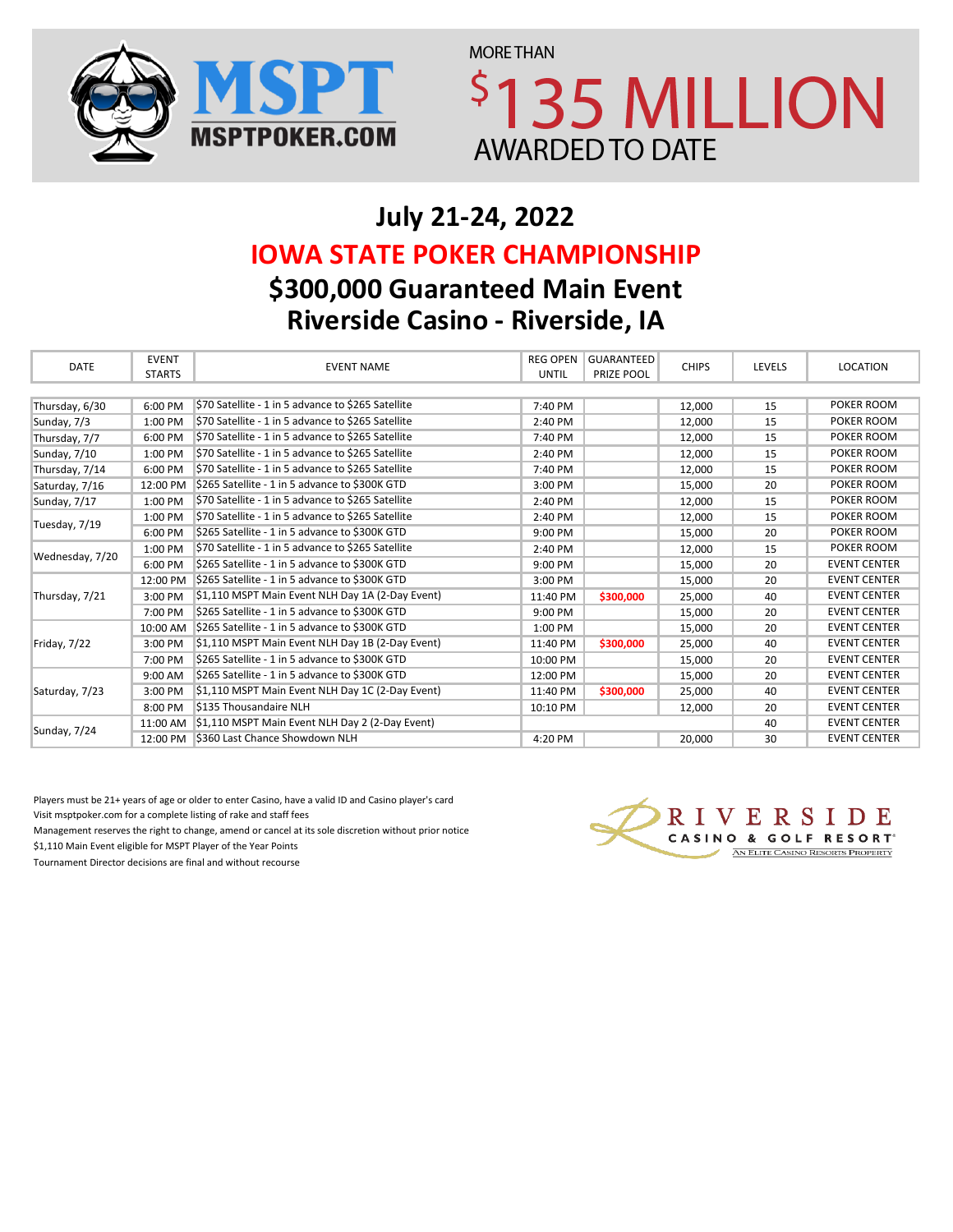



*msptpoker.com*

## **\$70 Mega Satellite into \$265 Satellite**

NLHE (Re-Entry) - 1/5 Advance to \$265 Satellite

| Level          | <b>Big Blind Ante</b> | <b>Small Blind</b>                    | <b>Large Blind</b> |
|----------------|-----------------------|---------------------------------------|--------------------|
| 1              | 100                   | 100                                   | 100                |
| $\overline{2}$ | 200                   | 100                                   | 200                |
| 3              | 300                   | 200                                   | 300                |
| 4              | 400                   | 200                                   | 400                |
| 5              | 500                   | 300                                   | 500                |
| 6              | 600                   | 300                                   | 600                |
|                |                       | <b>End of Registration / Re-entry</b> |                    |
| $\overline{7}$ | 800                   | 400                                   | 800                |
| 8              | 1,200                 | 600                                   | 1,200              |
| 9              | 1,500                 | 1,000                                 | 1,500              |
| 10             | 2,000                 | 1,000                                 | 2,000              |
| 11             | 3,000                 | 2,000                                 | 3,000              |
| 12             | 4,000                 | 2,000                                 | 4,000              |
| 13             | 5,000                 | 3,000                                 | 5,000              |
| 14             | 6,000                 | 3,000                                 | 6,000              |
| 15             | 8,000                 | 4,000                                 | 8,000              |
| 16             | 12,000                | 6,000                                 | 12,000             |
| 17             | 15,000                | 10,000                                | 15,000             |
| 18             | 20,000                | 10,000                                | 20,000             |
| 19             | 30,000                | 20,000                                | 30,000             |
| 20             | 40,000                | 20,000                                | 40,000             |
| 21             | 50,000                | 30,000                                | 50,000             |
| 22             | 60,000                | 30,000                                | 60,000             |

#### **General Rules:**

- 1. TDA rules apply to all MSPT tournaments. Must be 21+ years of age, have Casino's player card and valid ID to participate.
- 2. Prizes: An entry into the \$265 buy-in NLHE Satellite will be awarded for every \$265 in the prize pool. Remaining money in the prize pool will be distributed to the next highest placing participant. If the net prize pool does not reach \$265 then only one place will be paid and will receive 100% of the prize pool.
- 3. Casino management reserves the right to revise, suspend or cancel events at its sole discretion, without prior notice or liability.
- \$70 buy-in (\$53 prize pool + \$17 administration fee). Players will start with 12,000 in tournament chips. Each level is fifteen (15) minutes. Ten (10) minute break at the completion of every six (6) levels. 4.
- 5. This is a re-entry event. Late entries and re-entries are allowed until the start of level seven (7).
- 6. Late entries and reentries will be dealt in immediately (do not have to wait for the blinds) and will receive a full starting stack. Reentries will be assigned seat based on random draw or to balance tables at TD's discretion.
- 7. Players are allowed to play multiple satellites and win multiple seats. Seats ARE transferable.
- 8. Alternates will be called in order. Alternates must be in the room when their number is called. If they are not in the room, TD will call the next number until an active player is available to take the seat. Alternates not in the room will be skipped and remain at the top of the alternate list. Once
- 9. This tournament is a Big Blind Ante tournament.
- 10. Tournament Director decisions are final and without recourse.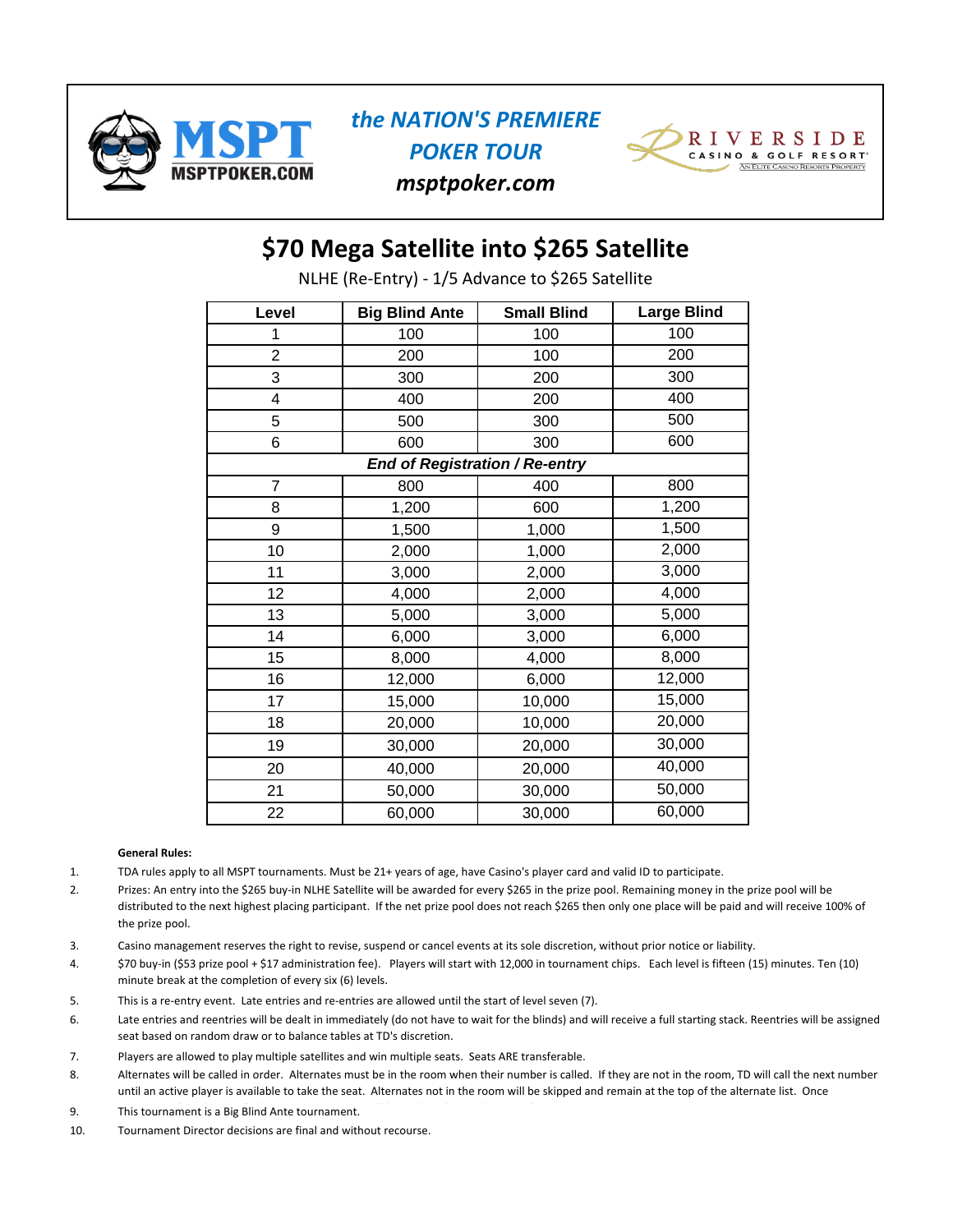





## **\$265 Satellite Into \$300,000 GTD MSPT Main Event**

NLH (Re-Entry) - 1 in 5 Advance to \$1,110 MSPT \$300K GTD

Rounding pd in cash to the bubble

| Level | <b>BB</b> Ante                                | <b>Small Blind</b> | <b>Big Blind</b> |
|-------|-----------------------------------------------|--------------------|------------------|
| 1     | 100                                           | 100                | 100              |
| 2     | 200                                           | 100                | 200              |
| 3     | 300                                           | 200                | 300              |
| 4     | 400                                           | 200                | 400              |
| 5     | 500                                           | 300                | 500              |
| 6     | 600                                           | 300                | 600              |
| 7     | 800                                           | 400                | 800              |
| 8     | 1,200                                         | 600                | 1,200            |
|       | End of Registration / Re-entry / 10 Min Break |                    |                  |
| 9     | 1,500                                         | 1,000              | 1,500            |
| 10    | 2,000                                         | 1,000              | 2,000            |
| 11    | 3,000                                         | 2,000              | 3,000            |
| 12    | 4,000                                         | 2,000              | 4,000            |
| 13    | 5,000                                         | 3,000              | 5,000            |
| 14    | 6,000                                         | 3,000              | 6,000            |
| 15    | 8,000                                         | 4,000              | 8,000            |
| 16    | 12,000                                        | 6,000              | 12,000           |
| 17    | 15,000                                        | 10,000             | 15,000           |
| 18    | 20,000                                        | 10,000             | 20,000           |
| 19    | 30,000                                        | 20,000             | 30,000           |
| 20    | 40,000                                        | 20,000             | 40,000           |
| 21    | 50,000                                        | 30,000             | 50,000           |
| 22    | 60,000                                        | 30,000             | 60,000           |

#### **General Rules:**

- 1. TDA rules apply to all MSPT tournaments. Must be 21+ years of age, have Casino's player card and valid ID to participate.
- 2. Prizes: An entry into the \$1,110 buy-in NLH Main Event will be awarded for every \$1,110 in the prize pool. Remaining money in the prize pool will be distributed to the next highest placing participant. If the net prize pool does not reach \$1,110 then only one place will be paid and will receive 100% of the prize pool.
- 3. Management reserves the right to cancel or change tournament at sole discretion without prior notice.
- 4. \$265 buy-in (\$222 prize pool + \$43 administration fee). Administration fee includes any and all staffing/dealer fees, and rake. Players will start with 15,000 in tournament chips. Each level is twenty (20) minutes. Ten (10) minute break at the completion of Levels 4, 8, 14, 20.
- 5. Late entries and re-entries will be dealt in immediately (do not have to wait for the blinds) and will receive a full starting stack. Reentries will be assigned seat based on random draw or to balance tables at TD's discretion.
- 6. This is a re-entry event. Late entries and re-entries are allowed until the start of level nine (9).
- 7. All players with a paid seat will have their chips put in play. At the conclusion of the registration period, all paid entries (including alternates) who have yet to be seated will be assigned a seat and their chips will be put into play.
- 8. Seats won are transferable
- 9. This tournament is a Big Blind Ante tournament.
- 10. Tournament Director decisions are final and without recourse.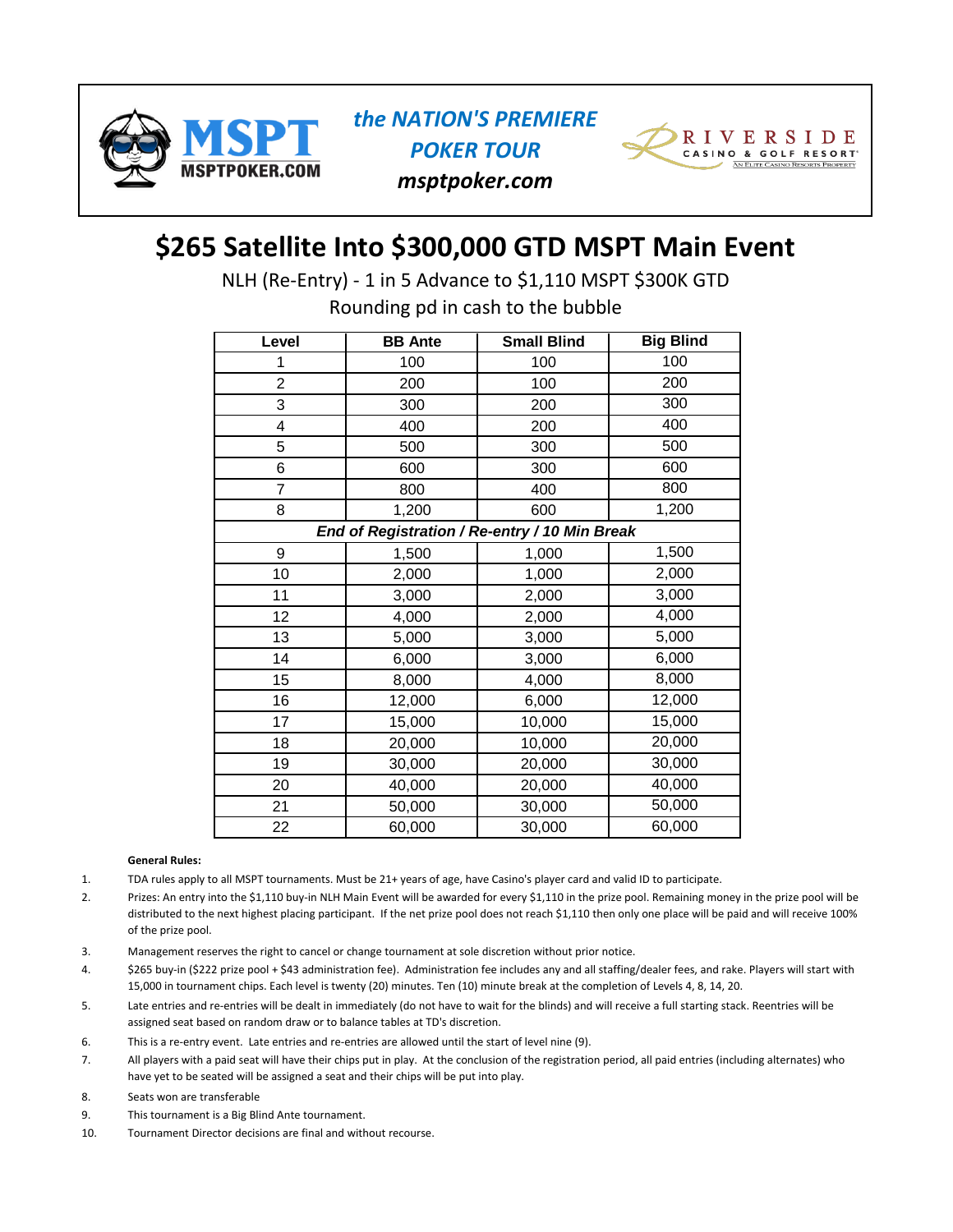



*msptpoker.com*

## **\$1,110 Main Event NLH - \$300,000 Guarantee**

25,000 Starting Stack

2-Day Official Trophy Event (Re-Entry)

July 21-23: Day A + B + 1C @ 3:00 PM / July 24: Day 2 @ 11:00 AM

| Level                   | <b>Big Blind Ante</b> | <b>Small Blind</b>                                  | <b>Large Blind</b> |  |  |  |
|-------------------------|-----------------------|-----------------------------------------------------|--------------------|--|--|--|
| 1                       | 100                   | 100                                                 | 100                |  |  |  |
| $\overline{c}$          | 200                   | 100                                                 | 200                |  |  |  |
| 3                       | 300                   | 200                                                 | 300                |  |  |  |
| $\overline{\mathbf{4}}$ | 400                   | 200                                                 | 400                |  |  |  |
| 5                       | 500                   | 300                                                 | 500                |  |  |  |
| 6                       | 600                   | 300                                                 | 600                |  |  |  |
| $\overline{7}$          | 800                   | 400                                                 | 800                |  |  |  |
| 8                       | 1,000                 | 500                                                 | 1,000              |  |  |  |
| 9                       | 1,200                 | 600                                                 | 1,200              |  |  |  |
| 10                      | 1,500                 | 1,000                                               | 1,500              |  |  |  |
| 11                      | 2,000                 | 1,000                                               | 2,000              |  |  |  |
| 12                      | 2,500                 | 1,500                                               | 2,500              |  |  |  |
|                         |                       | 10 Min Break / Reg. closes at the start of Level 13 |                    |  |  |  |
| 13                      | 3,000                 | 2,000                                               | 3,000              |  |  |  |
| 14                      | 4,000                 | 2,000                                               | 4,000              |  |  |  |
| 15                      | 5,000                 | 3,000                                               | 5,000              |  |  |  |
|                         | End of Day 1          |                                                     |                    |  |  |  |
| 16                      | 6,000                 | 3,000                                               | 6,000              |  |  |  |
| 17                      | 8,000                 | 4,000                                               | 8,000              |  |  |  |
| 18                      | 10,000                | 5,000                                               | 10,000             |  |  |  |
| 19                      | 12,000                | 6,000                                               | 12,000             |  |  |  |
| 20                      | 15,000                | 10,000                                              | 15,000             |  |  |  |
| 21                      | 20,000                | 10,000                                              | 20,000             |  |  |  |
| 22                      | 25,000                | 15,000                                              | 25,000             |  |  |  |
| 23                      | 30,000                | 20,000                                              | 30,000             |  |  |  |
| 24                      | 40,000                | 20,000                                              | 40,000             |  |  |  |
| 25                      | 50,000                | 30,000                                              | 50,000             |  |  |  |
| 26                      | 60,000                | 30,000                                              | 60,000             |  |  |  |
| 27                      | 80,000                | 40,000                                              | 80,000             |  |  |  |
| 28                      | 100,000               | 50,000                                              | 100,000            |  |  |  |
| 29                      | 120,000               | 60,000                                              | 120,000            |  |  |  |
| 30                      | 150,000               | 100,000                                             | 150,000            |  |  |  |

\*Additional levels will be added as needed.

#### **General Rules:**

1. TDA rules apply to all MSPT tournaments. Must be 21+ years of age, have Casino's player card and valid ID to participate.

2. Ten (10) minute break at the completion of every three (3) levels. Day 1A plays through the end of Level 15 or until approx. 12% of the field remains. All subsequent flights will play the same amount as Day 1A. Day 2 will resume at 11am combining all remaining players from 1A and 1B, and continue until a winner has been declared.

3. Management reserves the right to revise, suspend or cancel events at its sole discretion, without prior notice or liability.

4. \$1,110 buy-in (\$970 prize pool + \$140 administration fee). Administration fee includes any and all staffing/dealer fees, and rake. Players will start with 25,000 in tournament chips. Each level is forty (40) minutes. Each level is thirty (30) minutes heads-up. \$1,500 withheld for awards, POY and championship package.

5. This is a re-entry event. Late entries and re-entries are allowed until the start of level thirteen (13). Players who bag at the end of a flight are not allowed to play a future flight unless they forfeit their stack. Any player who does will NOT be entitled to a refund of any buy-in's made after bagging chips or any prize money that may be awarded due to the additional buy-in.

6. Late entries and re-entries will be dealt in immediately (do not have to wait for the blinds) and will receive a full starting stack. Reentries will be assigned seat based on random draw or to balance tables at TD's discretion.

7. This tournament is a Big Blind Ante tournament.

8. All players with a paid seat, prior to tournament start time, will have their chips put in play. At the conclusion of the registration period, all paid entries (including alternates) who have yet to be seated will be assigned a seat and their chips will be put into play.

9. Alternates will be called in order. Alternates must be in the room when their number is called. If they are not in the room, TD will call the next number until an active player is available to take the seat. Alternates not in the room will be skipped and remain at the top of the alternate list. Once registration has closed, all alternates not present will have their chip stack put in play.

10. Winners must show a valid ID to collect winnings. Residents of foreign countries without a U.S. tax treaty will be subject to withholding. Persuant to IRS regulations, W-2G or 1042 forms will be issued for all tournament winnings of \$5,000 or more (net of buy-in amount).

11. Tournament Director decisions are final and without recourse.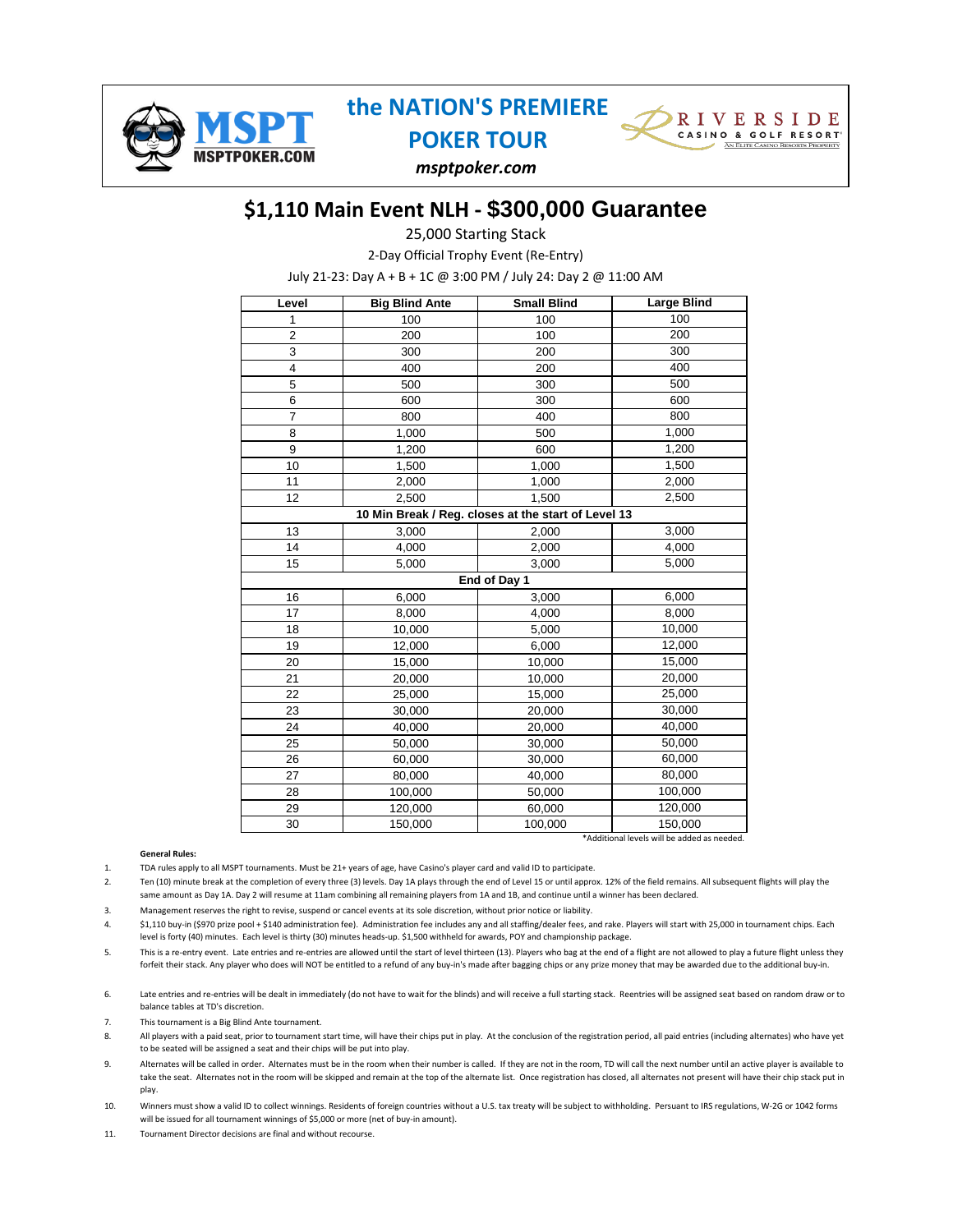

## **the NATION'S PREMIERE**

**POKER TOUR**



*msptpoker.com*

## **\$360 Last Chance Showdown NLHE**

1-Day Event (Re-Entry)

| Level           | <b>BB</b> Ante | <b>Small Blind</b>                          | <b>Big Blind</b> |
|-----------------|----------------|---------------------------------------------|------------------|
| 1               | 100            | 100                                         | 100              |
| $\overline{c}$  | 200            | 100                                         | 200              |
| 3               | 300            | 200                                         | 300              |
| 4               | 400            | 200                                         | 400              |
| 5               | 600            | 300                                         | 600              |
| $6\phantom{1}6$ | 800            | 400                                         | 800              |
| $\overline{7}$  | 1,200          | 600                                         | 1,200            |
| 8               | 1,500          | 1,000                                       | 1,500            |
|                 |                | Registration closes at the start of Level 9 |                  |
| 9               | 2,000          | 1,000                                       | 2,000            |
| 10              | 2,500          | 1,500                                       | 2,500            |
| 11              | 3,000          | 2,000                                       | 3,000            |
| 12              | 4,000          | 2,000                                       | 4,000            |
| 13              | 6,000          | 3,000                                       | 6,000            |
| 14              | 8,000          | 4,000                                       | 8,000            |
| 15              | 12,000         | 6,000                                       | 12,000           |
| 16              | 15,000         | 10,000                                      | 15,000           |
| 17              | 20,000         | 10,000                                      | 20,000           |
| 18              | 25,000         | 15,000                                      | 25,000           |
| 19              | 30,000         | 15,000                                      | 30,000           |
| 20              | 40,000         | 20,000                                      | 40,000           |
| 21              | 60,000         | 30,000                                      | 60,000           |
| 22              | 80,000         | 40,000                                      | 80,000           |
| 23              | 120,000        | 60,000                                      | 120,000          |
| 24              | 150,000        | 100,000                                     | 150,000          |

\*Additional levels will be added as needed.

#### **General Rules:**

- 1. TDA rules apply to all MSPT tournaments. Must be 21+ years of age, have Casino's player card and valid ID to participate.
- 2. Ten (10) minute break at the completion of every four (4) levels.
- 3. Management reserves the right to revise, suspend or cancel events at its sole discretion, without prior notice or liability.
- 4. \$360 buy-in (\$300 prize pool + \$60 administration fee). Players will start with 20,000 in tournament chips. Each level is thirty (30) minutes.
- 5. This is a re-entry event. Late entries and re-entries are allowed until the start of level nine (9).
- 6. Late entries and reentries will be dealt in immediately (do not have to wait for the blinds) and will receive a full starting stack.
- 7. Reentries will be assigned seat based on random draw or to balance tables at TD's discretion.
- 8. Alternates will be called in order. Alternates must be in the room when their number is called. If they are not in the room, TD will call the next number until an active player is available to take the seat. Alternates not in the room will be skipped and remain at the top of the alternate list. Once registration has closed, all alternates not present will have their chip stack put in play.
- 9. Winners must show a valid ID to collect winnings. Residents of foreign countries without a U.S. tax treaty will be subject to withholding. Persuant to IRS regulations, W-2G or 1042 forms will be issued for all tournament winnings of \$5,000 or more (net of buy-in amount).
- 10. This tournament is a Big Blind ante tournament.
- 11. Tournament Director decisions are final and without recourse.